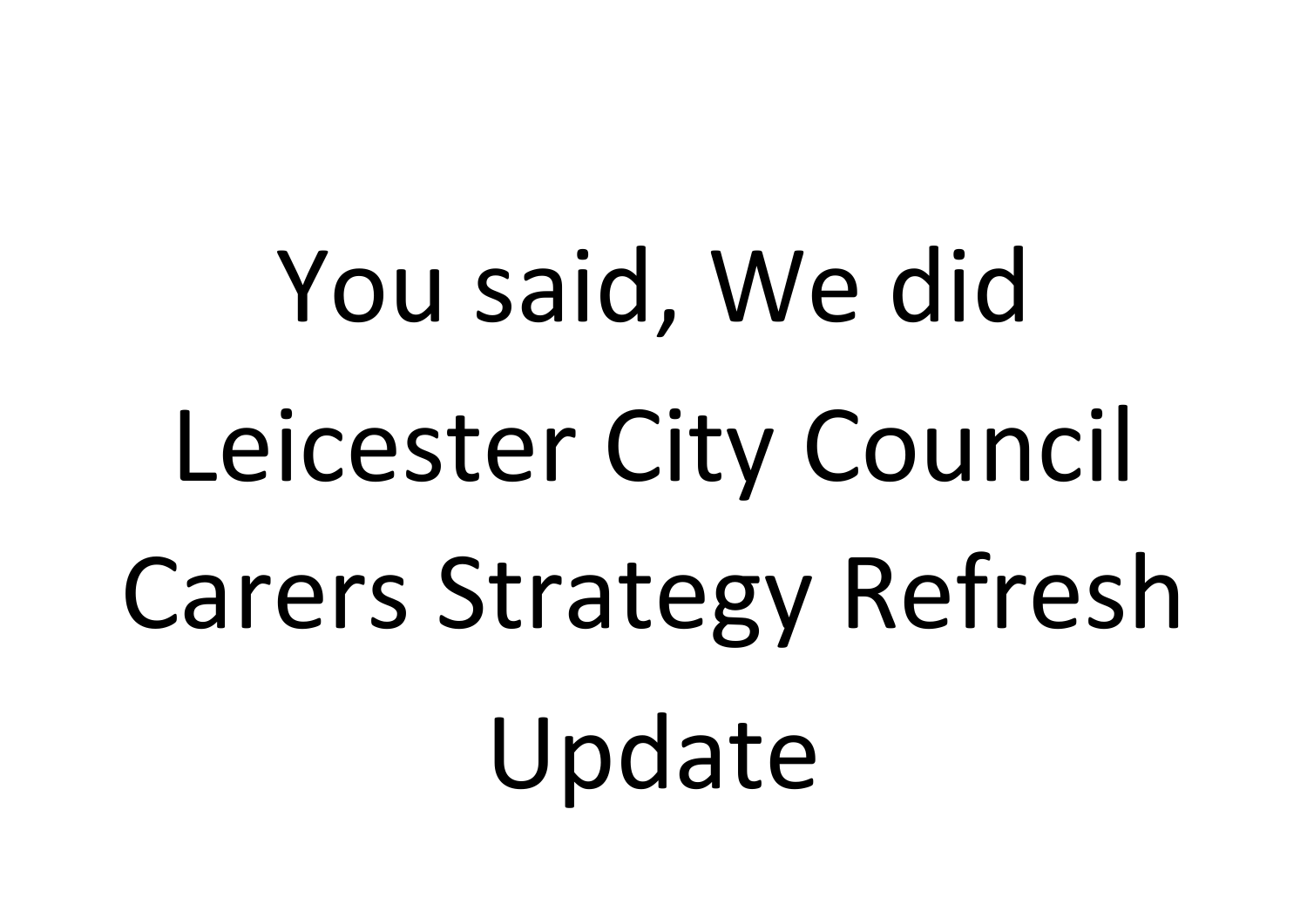## *Priority 1. Carers are identified early and recognised* - Building awareness of caring and its diversity

- 1.1 All partners will seek to support carers to identify themselves as appropriate
- 1.2 Clinical commissioning groups will include carer information and carer awareness into GP staff induction processes.
- 1.3 Individual partners will work to make their carers registers robust

| What we said we'd do                                                                                                                                                                                                                                                                                                                                                                                                                                                                  | What we've achieved                                                                                                                                                                                                                           | What we didn't<br>manage to<br>achieve                                                                                                                                                                                               | What we will do under the new strategy                                                                                                                                                                                                                                                                                                                                                          |
|---------------------------------------------------------------------------------------------------------------------------------------------------------------------------------------------------------------------------------------------------------------------------------------------------------------------------------------------------------------------------------------------------------------------------------------------------------------------------------------|-----------------------------------------------------------------------------------------------------------------------------------------------------------------------------------------------------------------------------------------------|--------------------------------------------------------------------------------------------------------------------------------------------------------------------------------------------------------------------------------------|-------------------------------------------------------------------------------------------------------------------------------------------------------------------------------------------------------------------------------------------------------------------------------------------------------------------------------------------------------------------------------------------------|
| 1.1 Staff and managers within the Social Care and Education (SCE)<br>department at Leicester City Council should be 'carer aware' and able<br>to promote the importance of registering as a carer with their GP,<br>familiar with the requirements of the Care Act in relation to carers and<br>refer to Carer Support Services where appropriate. A carer passport<br>scheme will be fully scoped with partners across LLR to support carers<br>to self-identify with professionals. | The City Carer Support Service<br>has worked with teams within<br>ASC to raise awareness of<br>carers and where this has<br>happened, there have been<br>more referrals for support                                                           | The service didn't get to<br>all adult social care<br>teams                                                                                                                                                                          | Carer awareness and identification remains a key<br>priority. Practice guidance will be developed for<br>adult social care teams which reflects strengths-<br>based ways of working to support carers                                                                                                                                                                                           |
|                                                                                                                                                                                                                                                                                                                                                                                                                                                                                       | The city council were able to<br>secure additional funds to co-<br>produce carer awareness<br>raising videos for colleagues<br>across the health and social<br>care system. Videos have been<br>produced with carers that live<br>in the city | The videos now need to<br>be shared across the<br>health and social care<br>system but particularly<br>within UHL and LPT to<br>increase the number of<br>carers being identified<br>and supported by staff<br>working in health and | Leicester City Council and its commissioned carer<br>support service will work with UHL and LPT to<br>disseminate the videos and develop an information<br>leaflet for family carers at point of hospital discharge<br>to ensure better carer identification and<br>consideration of carer needs on admission to and<br>discharge from hospital<br>Adult social care and the commissioned carer |
|                                                                                                                                                                                                                                                                                                                                                                                                                                                                                       | More carers are registered with<br>their GP, but this is still low in<br>comparison to the numbers of<br>carers that live or care in the                                                                                                      | social care services                                                                                                                                                                                                                 | support service will continue to promote the<br>importance of carers registering with their GP                                                                                                                                                                                                                                                                                                  |
|                                                                                                                                                                                                                                                                                                                                                                                                                                                                                       | city<br>More carers are being referred<br>into the carer support service                                                                                                                                                                      |                                                                                                                                                                                                                                      | Continue to increase the numbers of carers being<br>referred into the carer support service so that more<br>carers in the city are appropriately supported                                                                                                                                                                                                                                      |
|                                                                                                                                                                                                                                                                                                                                                                                                                                                                                       | LLR carer passport scheme is<br>now available                                                                                                                                                                                                 | We weren't able to<br>promote the passport<br>as widely as we would<br>have liked                                                                                                                                                    | Continued promotion and growth of the carer's<br>passport scheme particularly within health settings -<br>more good news stories of how this can help<br>Continued use of social media to raise awareness of                                                                                                                                                                                    |
|                                                                                                                                                                                                                                                                                                                                                                                                                                                                                       | Use of social media to promote<br>key carer awareness<br>messaging. We know this helps<br>identification                                                                                                                                      |                                                                                                                                                                                                                                      | caring, particularly young carers as we have seen this<br>work to increase carer identification                                                                                                                                                                                                                                                                                                 |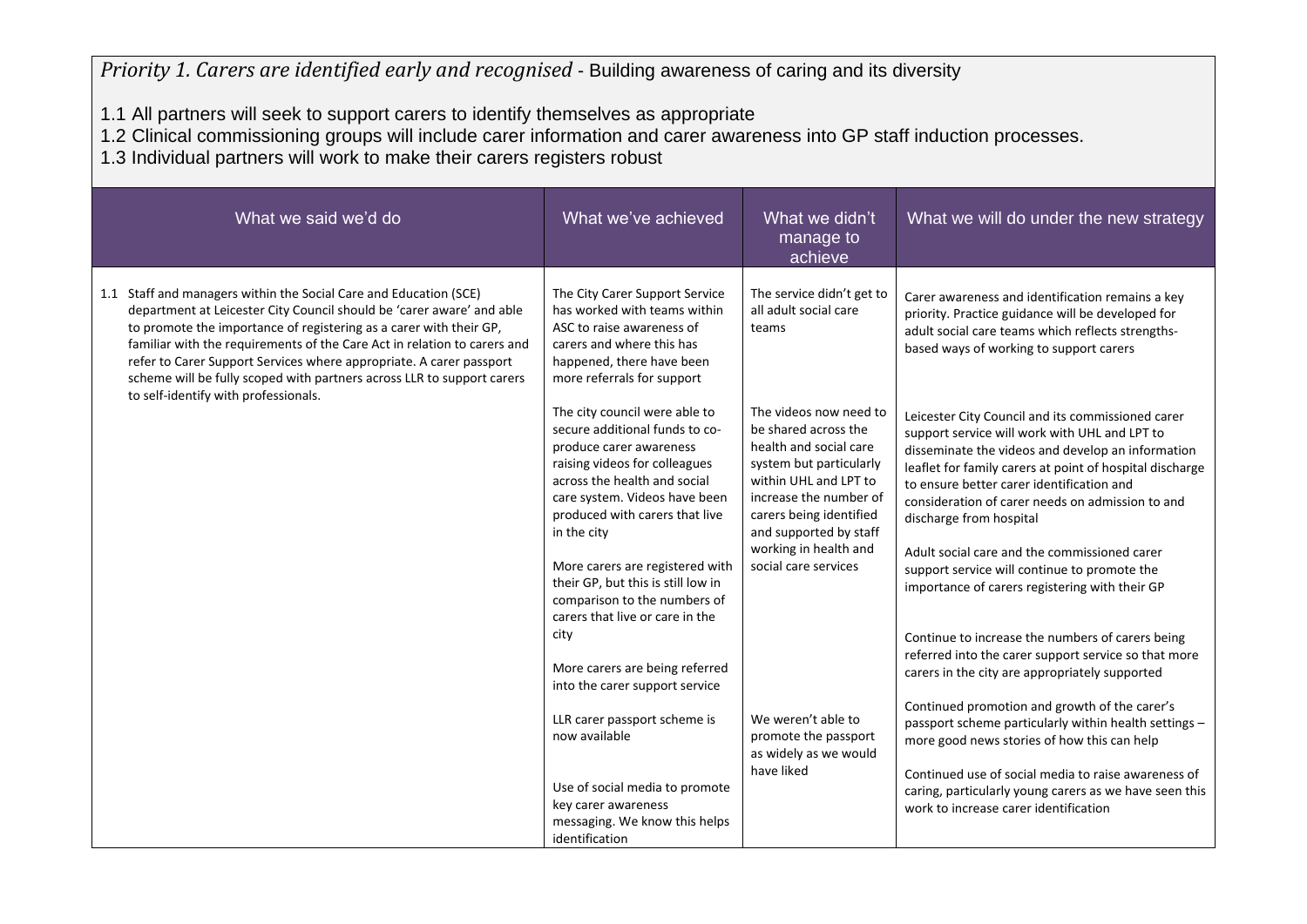| The commissioned carer<br>Social care staff will accurately record their contact with carers on their<br>1.3<br>support service now provides<br>computer system.<br>the city council with a register<br>of carers that are utilising the<br>service which helps them and<br>us to identify where targeted<br>promotion of the service is<br>required so that more carers<br>hear about the service and<br>what it does | An agreed process for<br>recording carers on the<br>internal case recording<br>database to ensure<br>smoother referrals,<br>information sharing and<br>disjointed care | As part of the practice guidance highlighted at 1.1,<br>the process for recording carers on the internal case<br>recording database will be included. This will ensure<br>that carers are considered and treated as partners in<br>care<br>Continue to increase the number of carers identified<br>and accessing support |
|------------------------------------------------------------------------------------------------------------------------------------------------------------------------------------------------------------------------------------------------------------------------------------------------------------------------------------------------------------------------------------------------------------------------|------------------------------------------------------------------------------------------------------------------------------------------------------------------------|--------------------------------------------------------------------------------------------------------------------------------------------------------------------------------------------------------------------------------------------------------------------------------------------------------------------------|
|------------------------------------------------------------------------------------------------------------------------------------------------------------------------------------------------------------------------------------------------------------------------------------------------------------------------------------------------------------------------------------------------------------------------|------------------------------------------------------------------------------------------------------------------------------------------------------------------------|--------------------------------------------------------------------------------------------------------------------------------------------------------------------------------------------------------------------------------------------------------------------------------------------------------------------------|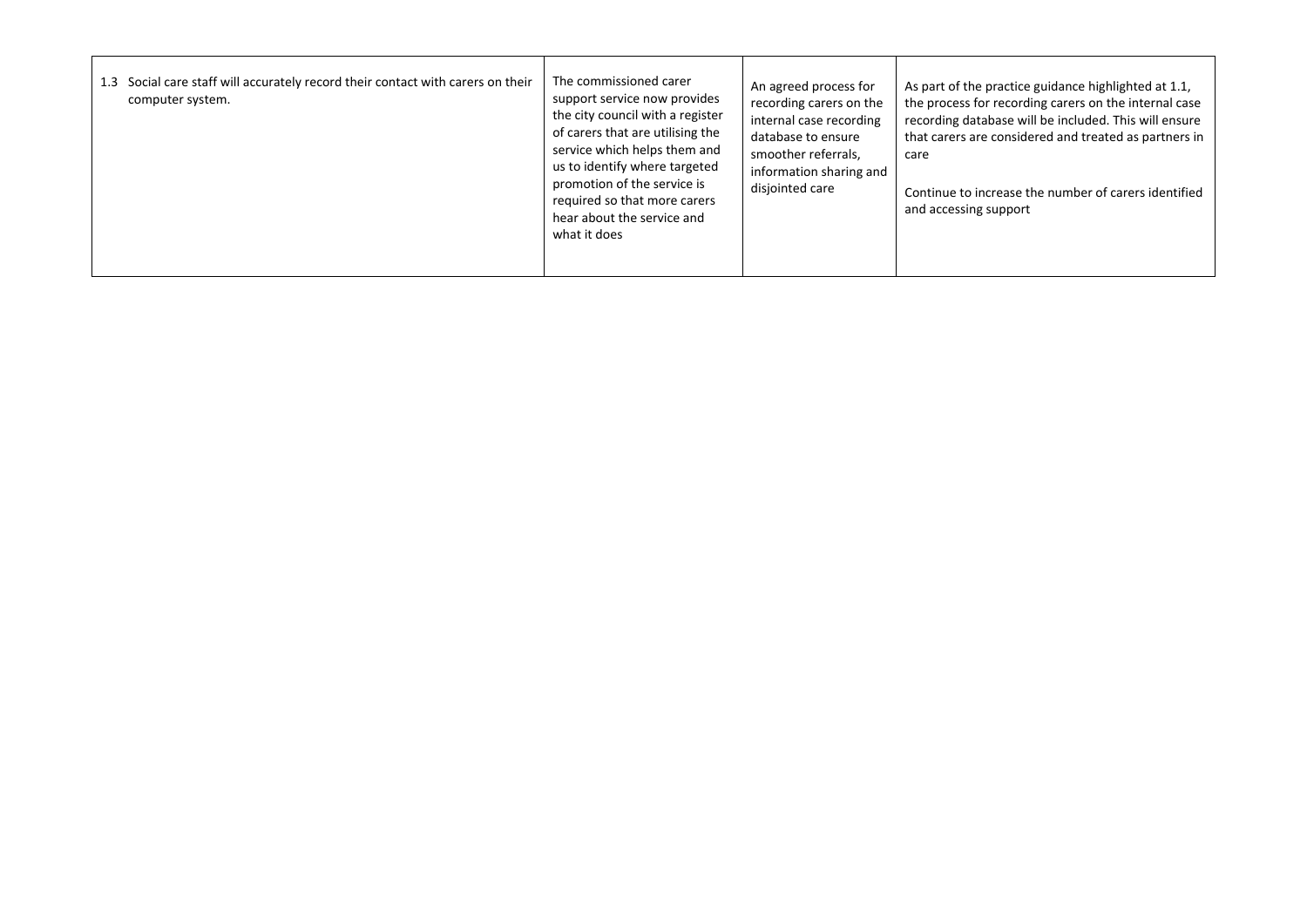*Priority 2. Carers are valued and involved* – Caring today and in the future

- 2.1Health and social care professionals will seek the input of informal carers at appropriate key points on the health and social care pathway to secure the best possible outcomes for the cared for. This joined up approach is particularly focused on avoiding inappropriate hospital admission and enabling safe and timely discharge
- 2.2Commissioners will ensure that carers' views are sought and reflected in commissioning exercises
- 2.3Good practice in carer training will continue to be shared across partners

| What we said we'd do                                                                                                                                                                                                                                                   | What we've achieved                                                                       | What we didn't<br>manage to<br>achieve                                                                                                  | What we will do under the new strategy                                                                                                                                                                                                                                                                                                                                                                                                                                                                                 |
|------------------------------------------------------------------------------------------------------------------------------------------------------------------------------------------------------------------------------------------------------------------------|-------------------------------------------------------------------------------------------|-----------------------------------------------------------------------------------------------------------------------------------------|------------------------------------------------------------------------------------------------------------------------------------------------------------------------------------------------------------------------------------------------------------------------------------------------------------------------------------------------------------------------------------------------------------------------------------------------------------------------------------------------------------------------|
| 2.1 Carers will be included in social care assessments and reviews<br>that are undertaken (where consent has been given by the<br>person with care and support needs) which take into account<br>the needs of the carer particularly those carers that are<br>working. | There are more carers with<br>support plans following a carers<br>assessment in Leicester | This practice is not<br>widespread, and staff<br>do not feel confident in<br>working this way.<br>Further staff training is<br>required | Practice guidance will be developed for adult social<br>care teams which reflects strengths-based ways of<br>working to support carers, and the process for<br>recording carers on the internal case recording<br>database will be included. This will ensure that<br>carers are considered and treated as partners in<br>care.                                                                                                                                                                                        |
| All staff working with families will ensure that carers are<br>involved in the care and support plans for their loved one<br>(where appropriate)                                                                                                                       |                                                                                           | Consistency across the<br>various health and<br>social care pathways                                                                    | As a member of the LLR Carers Delivery Group, the<br>city council will continue to seek to influence the<br>information provided to carers across the different<br>care pathways across the integrated care system<br>We will analyse the findings of the most recent<br>national carers survey to produce a baseline of<br>which to monitor carer satisfaction<br>Further work to ensure that adult services are aware<br>of and include young carers that may be involved in<br>supporting the person receiving care |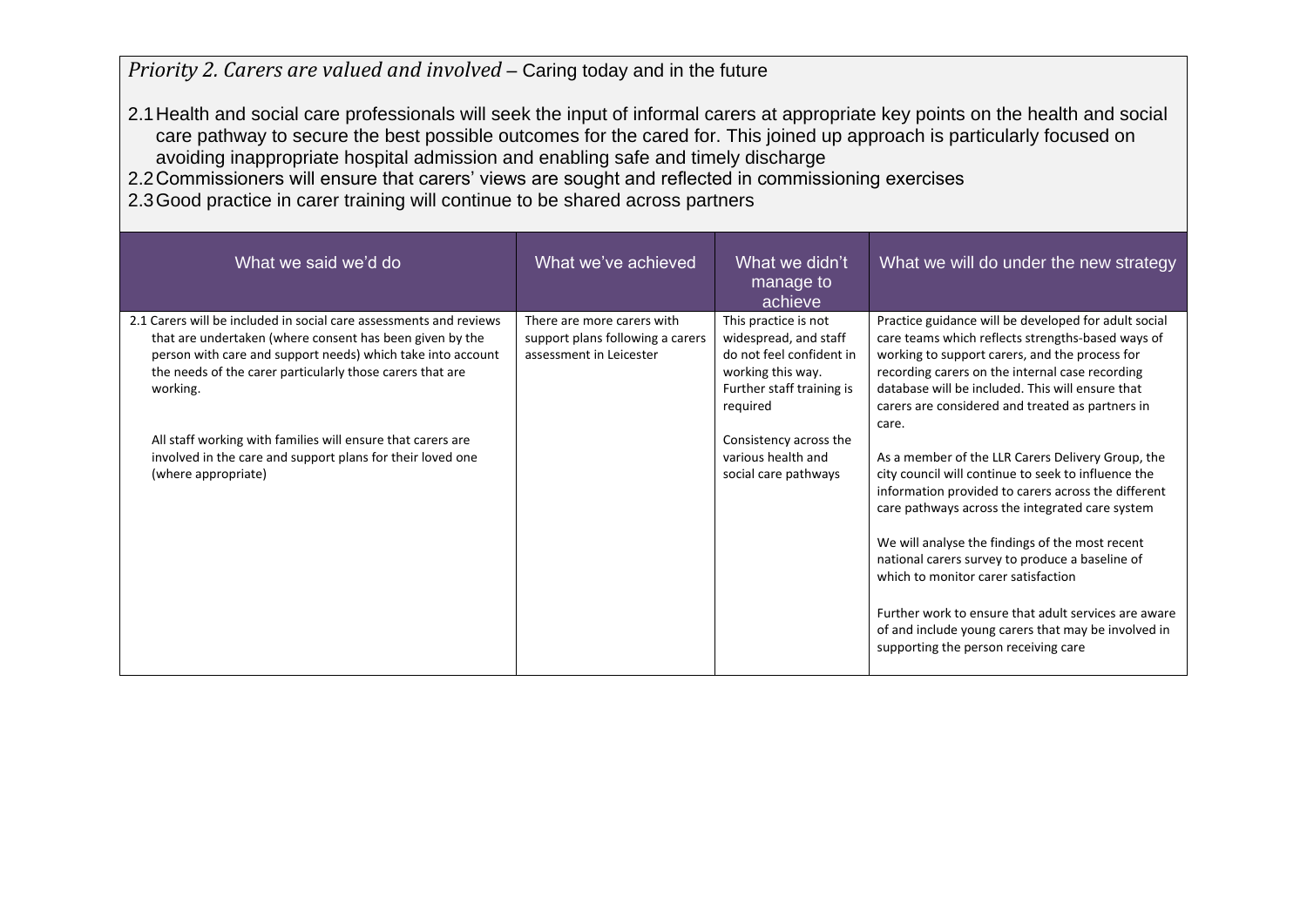| Commissioners will ensure there is a replacement carers<br>$2.2^{\circ}$<br>reference group {name to be determined} that meets at<br>regular points throughout the year for carers to join, where<br>they can contribute their views on the work of the<br>commissioning department in Social Care and Education | The city council managed to set<br>up the Carers Got Talent (CGT)<br>group which met a few days<br>before the first national<br>lockdown associated with<br>COVID-19. Since then, the<br>circulation group has been used<br>to communicate with carers,<br>but no further meetings have<br>taken place. We know that<br>engaging with carers is<br>important and need to consider | The group only met<br>once as there was no<br>appetite for virtual<br>meetings during the<br>pandemic. Engagement<br>with carers is being<br>considered system wide<br>and an engagement<br>event is currently being<br>planned for 28 June. | The city council has since signed up to Making It<br>Real, and a Making it Real group is in the process of<br>being developed. Carers are represented on this<br>group and therefore further work is required to<br>ensure how this group might link in with wider carer<br>engagement. Development of a 'You said, We did'<br>approach showing that carer voices influence and<br>shape the design and delivery of our services must<br>continue. |
|------------------------------------------------------------------------------------------------------------------------------------------------------------------------------------------------------------------------------------------------------------------------------------------------------------------|-----------------------------------------------------------------------------------------------------------------------------------------------------------------------------------------------------------------------------------------------------------------------------------------------------------------------------------------------------------------------------------|----------------------------------------------------------------------------------------------------------------------------------------------------------------------------------------------------------------------------------------------|----------------------------------------------------------------------------------------------------------------------------------------------------------------------------------------------------------------------------------------------------------------------------------------------------------------------------------------------------------------------------------------------------------------------------------------------------|
| 2.3 Learning opportunities for carers that are provided by the<br>carer support services will be reviewed regularly to ensure<br>they are in line with best practice.                                                                                                                                            | what this should look like<br>moving forward.<br>These are currently reviewed<br>on a quarterly basis and the<br>programme is amended<br>accordingly. The content of<br>these have also been adapted<br>based on carer feedback.<br>Carers tell us that these<br>sessions are helpful to them.                                                                                    |                                                                                                                                                                                                                                              | This will continue to be a priority under the<br>refreshed strategy                                                                                                                                                                                                                                                                                                                                                                                |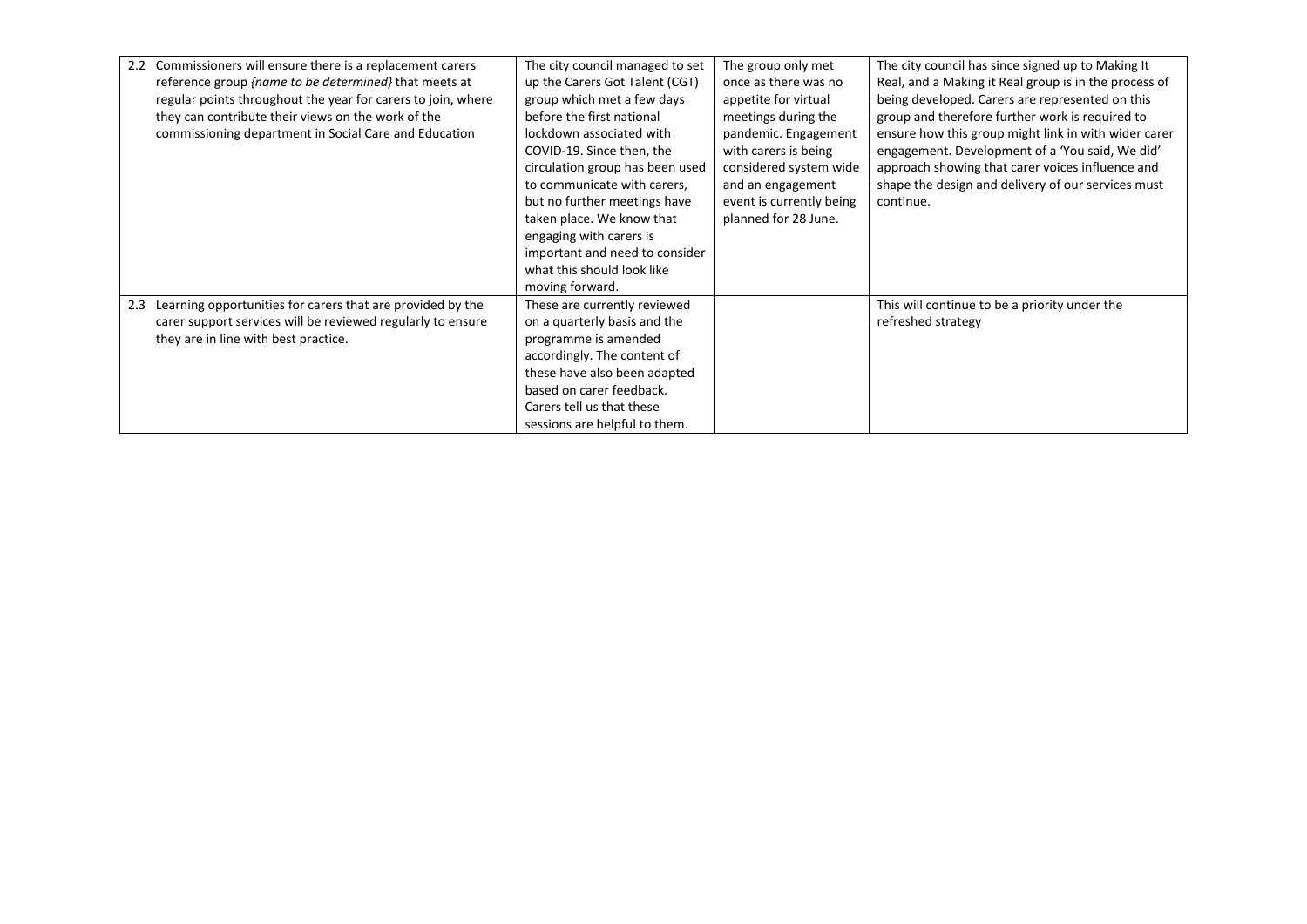*Priority 3. Carers are informed -* Carers receive easily accessible, appropriate information, advice and signposting

3.1 Partners will review their information offer for carers to improve its accessibility 3.2 All partners will seek opportunities to raise awareness of local carers services

| What we said we'd do                                                                                                                                                                                                                                                                                                                                   | What we've achieved                                                                                                                                                                                                                                                                                                                                                                     | What we didn't<br>manage to<br>achieve                                                                                                                                                                   | What we will do under the new strategy                                                                                                                                                                                                                                                                                                                                                                                                                                                                                                                                                                            |
|--------------------------------------------------------------------------------------------------------------------------------------------------------------------------------------------------------------------------------------------------------------------------------------------------------------------------------------------------------|-----------------------------------------------------------------------------------------------------------------------------------------------------------------------------------------------------------------------------------------------------------------------------------------------------------------------------------------------------------------------------------------|----------------------------------------------------------------------------------------------------------------------------------------------------------------------------------------------------------|-------------------------------------------------------------------------------------------------------------------------------------------------------------------------------------------------------------------------------------------------------------------------------------------------------------------------------------------------------------------------------------------------------------------------------------------------------------------------------------------------------------------------------------------------------------------------------------------------------------------|
| 3.1 Leicester City Council will review the information it provides<br>on its website to ensure it is accessible and relevant for carers.                                                                                                                                                                                                               | Leicester City Council support<br>for carers webpages have<br>undergone a review and have<br>been updated as have some of<br>the generic adult social care<br>pages, which now also signpost<br>to carer support. In addition,<br>during the pandemic there was<br>specific information provided<br>on the website for family<br>carers. There has been<br>improvement noted by carers. | Further updates to<br>information is required<br>for young carers, and<br>the language used has<br>been described as too<br>corporate in some<br>places, therefore<br>further amendments<br>are required | We know that the information that is provided to<br>carers is not just about the online information that is<br>available. The Carers Delivery group needs to be able<br>to ensure that carers can access the information<br>they need in the formats they require, which is much<br>wider than an online suite of information. This work<br>needs to be progressed<br>We will consider learning from the trial of Mobilise<br>commissioned by Public Health and ensure this is<br>considered as part of any future commissioning<br>Continue to increase the number of carers identified<br>and accessing support |
| 3.2 Carers is featuring as a key service area within the MyChoice<br>asset mapping project - carers will be a headline category,<br>with re-mapped sub-categories guiding people to relevant<br>services.<br>MyChoice will also now include a more comprehensive suite<br>of information relating to carers, both for professionals and<br>the public. | This work has been completed<br>and is reviewed by the recently<br>convened MyChoice steering<br>group                                                                                                                                                                                                                                                                                  | We have not sought<br>feedback from carers<br>on how useful<br>MyChoice is to them.<br>Further evaluation is<br>required                                                                                 | Continued work on the content of MyChoice is<br>needed to ensure that it is a really comprehensive<br>resource for carers and people drawing on support<br>to use and learn about resources that are available<br>to them. There is scope for a mystery shopper type<br>exercise to be completed with carers on the<br>functionality of MyChoice as a community asset.                                                                                                                                                                                                                                            |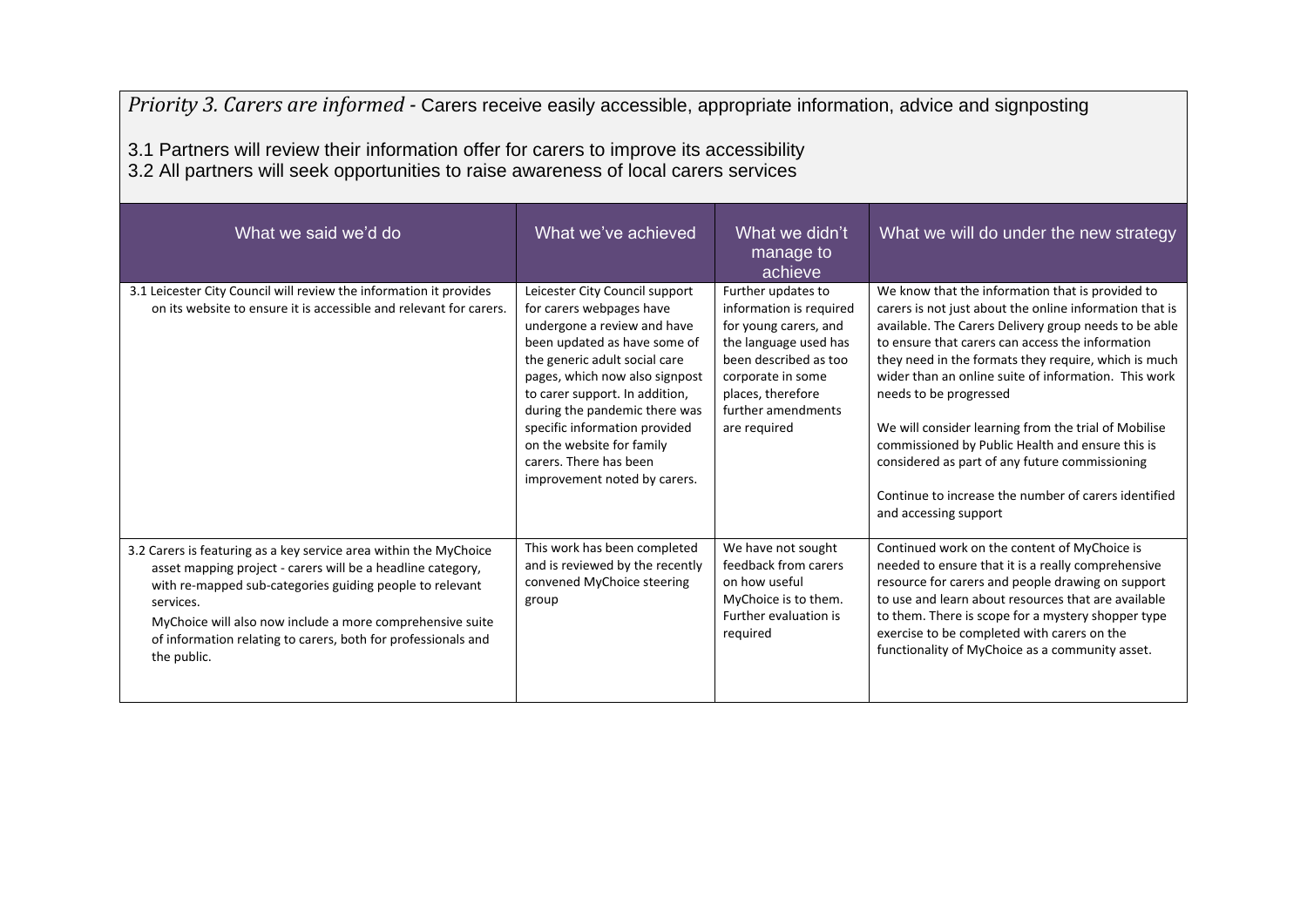*Priority 4. Carer Friendly Communities –* Communities will be encouraged to support carers through awareness raising within existing community groups

- 4.1 Commissioners will take the views of carers into account in future commissioning exercises which will include consideration of geographic and demographic profiles
- 4.2 Encourage communities to support carers through awareness raising within existing community groups

| What we said we'd do                                                                                                                                                                                                                                                                                                                                                                       | What we've achieved                                                                                                                                                                                                                                                                                                                                                                                                                                                                                                                                                     | What we didn't<br>manage to<br>achieve                                                                                                                                                                                                           | What we will do under the new strategy                                                                                                                                                                                                                                                                                                                                                                                                                                                                                                                                               |
|--------------------------------------------------------------------------------------------------------------------------------------------------------------------------------------------------------------------------------------------------------------------------------------------------------------------------------------------------------------------------------------------|-------------------------------------------------------------------------------------------------------------------------------------------------------------------------------------------------------------------------------------------------------------------------------------------------------------------------------------------------------------------------------------------------------------------------------------------------------------------------------------------------------------------------------------------------------------------------|--------------------------------------------------------------------------------------------------------------------------------------------------------------------------------------------------------------------------------------------------|--------------------------------------------------------------------------------------------------------------------------------------------------------------------------------------------------------------------------------------------------------------------------------------------------------------------------------------------------------------------------------------------------------------------------------------------------------------------------------------------------------------------------------------------------------------------------------------|
| 4.1 The need to understand the demographic and geographic<br>profiles of the caring community including those that are<br>working, and other hidden carers such as the families of<br>substance users will be a key focus for Social Care and<br>Education both for the carers that are supported by the<br>department as well as carers that access carer support<br>services in the city | We now have a process in place<br>with the commissioned service<br>which supports commissioners<br>to understand the demographic<br>and geographic profile of the<br>carers that access the service,<br>which also helps us to identify<br>gaps. We have been able to<br>identify gaps in relation to<br>working age carers, male carers<br>and young adult carers which<br>has already informed the<br>decision to utilise public health<br>funding to commission a trial<br>with a service which seeks to<br>identify hidden carers using<br>geo-targeted advertising | Further work to<br>understand the<br>demographic and<br>geographic profiles of<br>those carers that are<br>accessing adult social<br>care services directly<br>from the council<br>through the carer<br>portal and from carer<br>assessment data | We will ensure that all the intelligence we hold is<br>considered as part of any future commissioning<br>reviews for carer support services and that the<br>carers strategy is aligned with the Integrated Care<br>Board People and Communities Strategy. Not only<br>this but intelligence about carer need can also be<br>incorporated into other commissioning reviews such<br>as those focusing on respite for example.<br>Linked to the earlier priority we will ensure that we<br>promote the carers passport scheme in those<br>geographical areas we have identified as gaps |
| 4.2 Ensure that contact with community groups promote carer<br>awareness messages wherever possible                                                                                                                                                                                                                                                                                        | We have managed to develop<br>awareness raising videos with<br>carers from the city which<br>encourage everyone who<br>watches them to 'THINK' carer                                                                                                                                                                                                                                                                                                                                                                                                                    | Now these videos are<br>available we need to<br>disseminate them<br>Links with the<br>MyChoice steering<br>group will ensure that<br>more community<br>groups are identified<br>giving greater scope for<br>promoting carer<br>awareness         | As a result of sharing these videos and linking in with<br>the carer support service, we would hope to see an<br>increase in the numbers of carers that are referred<br>into services by community groups<br>We will also do more work with schools and colleges<br>to raise awareness of young carers and young carer<br>support                                                                                                                                                                                                                                                    |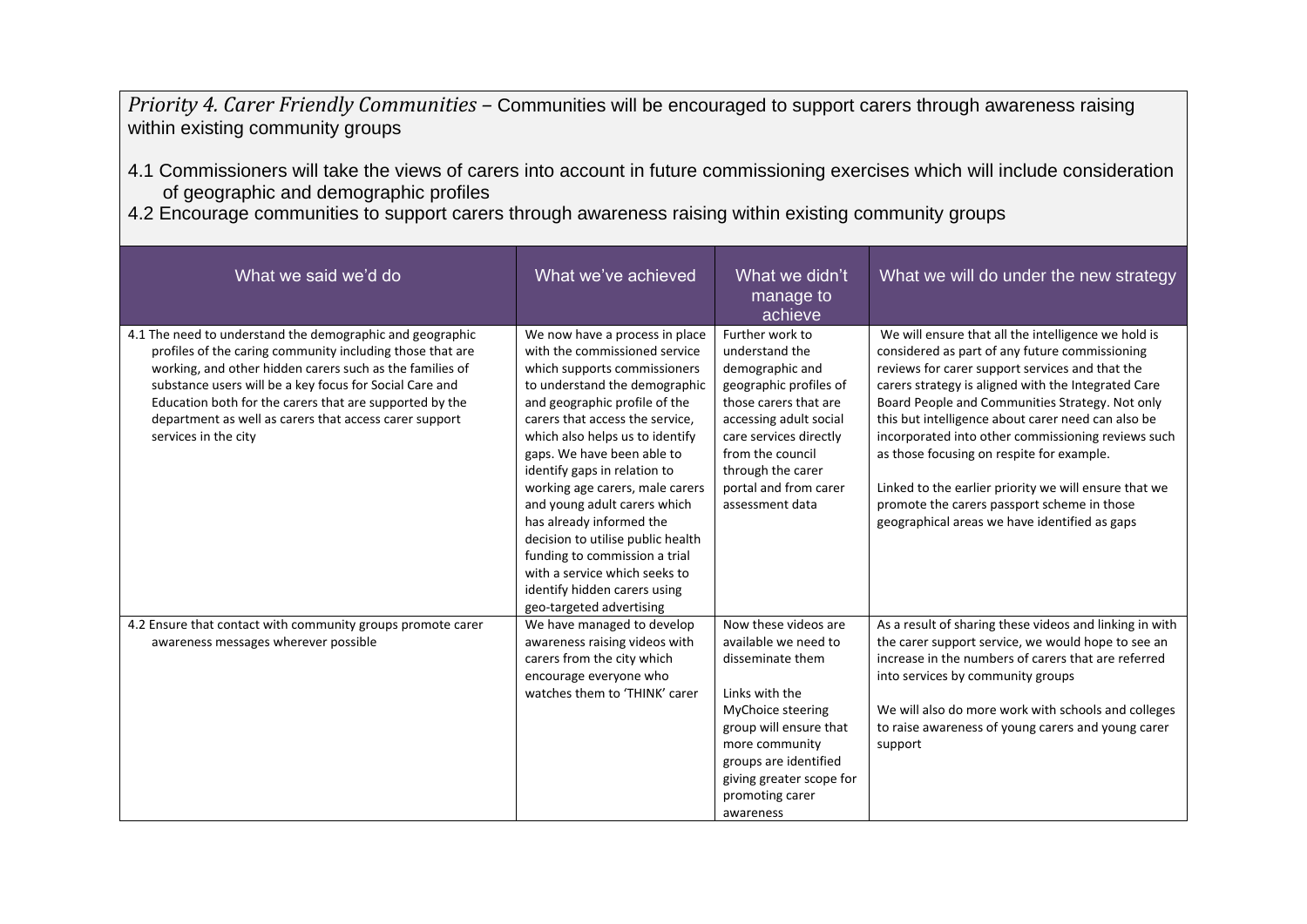*Priority 5. Carers have a life alongside caring –* Health, employment and financial wellbeing

- 5.1 As employers themselves, partners will review their carer friendly policies and aim to set a good example to others
- 5.2 The assessment process will consider the use of flexible and responsive respite provision to enable carers to have a break, including short breaks to families with a child with Special Educational Needs and Disability
- 5.3 Clinical commissioning groups will continue to encourage carers to take up screening invitations, NHS health checks and flu vaccinations where relevant

| What we said we'd do                                                                                                                                                                                                                                                                                                                                                                                         | What we've achieved                                                                                                                                                                                                                                                                                                | What we didn't<br>manage to<br>achieve                                                                                                                                                                                                              | What we will do under the new strategy                                                                                                                                                                                                                                                                                                                                                         |
|--------------------------------------------------------------------------------------------------------------------------------------------------------------------------------------------------------------------------------------------------------------------------------------------------------------------------------------------------------------------------------------------------------------|--------------------------------------------------------------------------------------------------------------------------------------------------------------------------------------------------------------------------------------------------------------------------------------------------------------------|-----------------------------------------------------------------------------------------------------------------------------------------------------------------------------------------------------------------------------------------------------|------------------------------------------------------------------------------------------------------------------------------------------------------------------------------------------------------------------------------------------------------------------------------------------------------------------------------------------------------------------------------------------------|
| 5.1 Leicester City Council will continue to support staff who are<br>carers through its policies and staff carer group                                                                                                                                                                                                                                                                                       | These continue to be in place.<br>Staff that are carers are<br>regularly communicated with<br>about carer issues through the<br>staff support group and have<br>been told about the various<br>opportunities for support<br>during the pandemic such as<br>the carer passport, PPE<br>information and vaccination. | n/a                                                                                                                                                                                                                                                 | This is an ongoing area of work                                                                                                                                                                                                                                                                                                                                                                |
| 5.2 Enable carers to access respite or short breaks as appropriate<br>when the council needs to seek their views on their work<br>Social Care and Education will undertake a review of its<br>flexible short break service to ensure it considers the needs of<br>carers<br>Social Care and Education will work with the voluntary sector<br>to create a range of traditional and alternative types of carer | A reimbursement policy has<br>been created for the<br>commissioning team to be able<br>to reimburse replacement care<br>which has been utilised by<br>carers who have helped us with<br>our work<br>We have managed to secure                                                                                      | We need to consider<br>how we can replicate<br>this for the work that is<br>happening to develop<br>the Making it Real<br>group to ensure carers<br>are able to participate<br>fully                                                                | Further work with public health to ensure that carers<br>are linked in with health and wellbeing information<br>and advice. Further work to ensure that the city<br>council's action plan is aligned with the Health, Care<br>and Wellbeing delivery plan for the city will be<br>required.                                                                                                    |
| breaks                                                                                                                                                                                                                                                                                                                                                                                                       | funding from Public Health to<br>work with Carefree, a voluntary<br>sector organisation that<br>partners with hotel and holiday<br>cottage providers to utilise void<br>capacity for carers to access<br>free carer breaks                                                                                         | The review of the<br>flexible short breaks<br>service is still underway<br>The work with Carefree<br>now needs more<br>through promotion in<br>order to ensure that we<br>maximise the number<br>of carers that will<br>benefit from this<br>scheme | Conclude the review of the flexible short breaks<br>service<br>The negative impact of caring on the mental health<br>of carers has been a consistent message from<br>engagement and therefore robust links with work<br>happening across the Integrated Care system in<br>relation to mental health will be essential in order to<br>ensure the specific needs of carers are not<br>overlooked |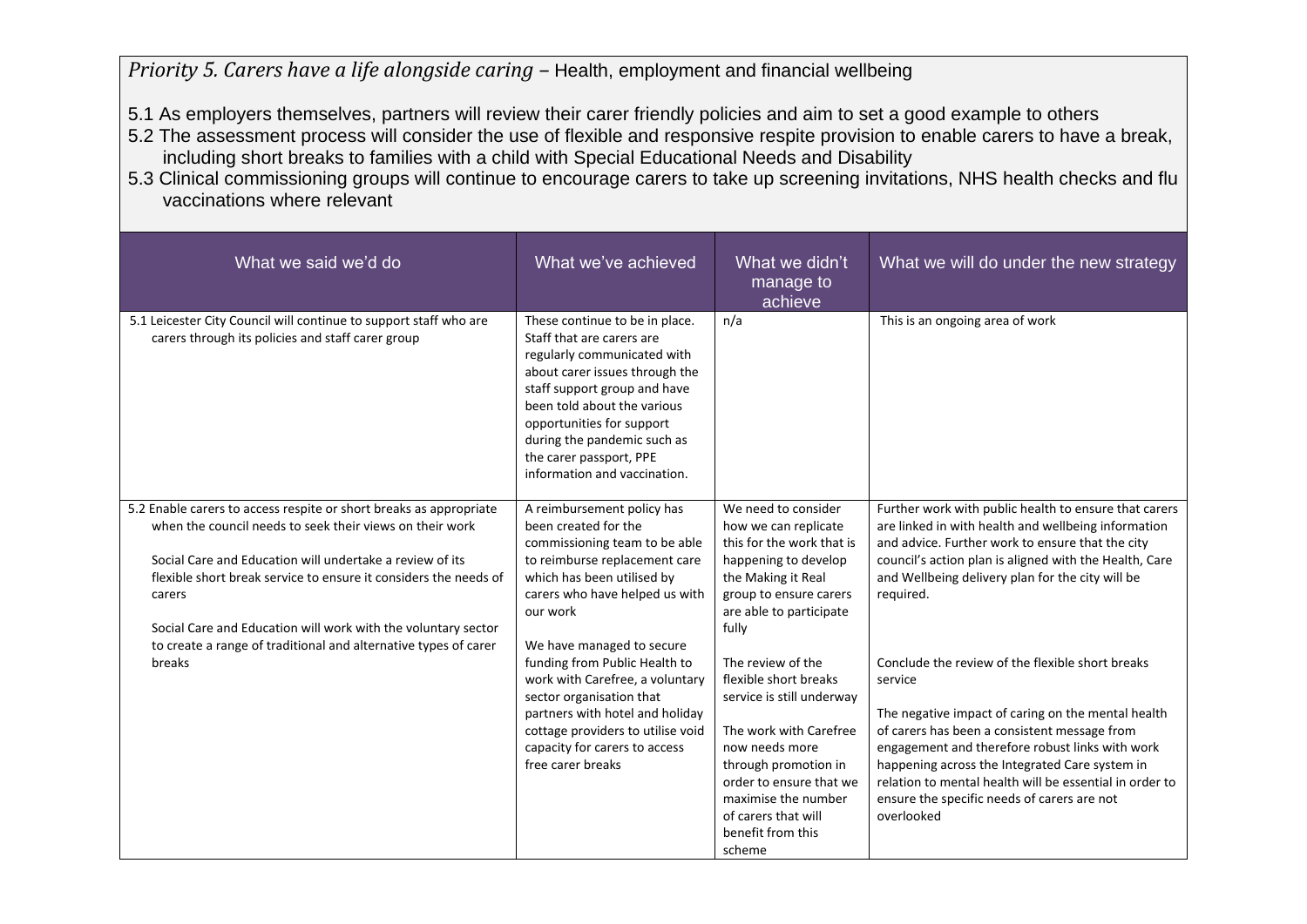*Priority 6. Carers and the impact of technology products and the living space –* We will work with housing and other organisations to ensure the needs of carers are considered in terms of the provision of technology, equipment or adaptations that may assist a carer with their caring role

6.1 The partnership will seek to involve professionals from housing, equipment and adaptations in work to improve the carers pathway. This should include raising awareness of the issues facing carers within those organisations

| What we said we'd do                                                                                                                                                                                                                                                                                                                                           | What we've achieved                                                                                                                                                                                                                                                                                                                                                                                                               | What we didn't<br>manage to<br>achieve                                                                                                                                                          | What we will do under the new strategy                                                                                                                          |
|----------------------------------------------------------------------------------------------------------------------------------------------------------------------------------------------------------------------------------------------------------------------------------------------------------------------------------------------------------------|-----------------------------------------------------------------------------------------------------------------------------------------------------------------------------------------------------------------------------------------------------------------------------------------------------------------------------------------------------------------------------------------------------------------------------------|-------------------------------------------------------------------------------------------------------------------------------------------------------------------------------------------------|-----------------------------------------------------------------------------------------------------------------------------------------------------------------|
| 6.1 Within adult social care, work will take place to consider the<br>pathway for carers through the various social care teams. This<br>work will include steps to improve the journey and ensure<br>appropriate links are made with the relevant professionals so<br>that best use is made of the support that can be offered by<br>equipment and adaptations | Slow progression with this but<br>conversations with contact and<br>response and the carer support<br>service have started to happen                                                                                                                                                                                                                                                                                              | This work has been<br>delayed significantly as<br>a result of the COVID<br>pandemic. This will be<br>picked up as part of the<br>work to develop<br>practice guidance for<br>social care teams. | We will work with early help services to ensure that<br>young carers that are in transition between early<br>help and services and adult services are improved. |
| Carers will be a key consideration within the Social Care and<br><b>Education Assistive Technology Strategy</b>                                                                                                                                                                                                                                                | Carers continue to be a key<br>consideration within the Social<br>Care and Education Assistive<br>Technology Strategy, but this<br>remains an area where carers<br>are not fully informed to be<br>able to understand the benefits<br>of technology and the positive<br>impact this could have on their<br>caring role. Staff from our<br>assistive technology teams are<br>promoting their work at Carers<br>Week events in 2022 | We also need to ensure<br>that more robust links<br>are made with<br>professionals from<br>housing, equipment<br>and adaptations to<br>improve carer<br>experience                              | Ensure that carers are informed of technology<br>solutions that can support them and to enable them<br>to be confident with using technology/gadgets            |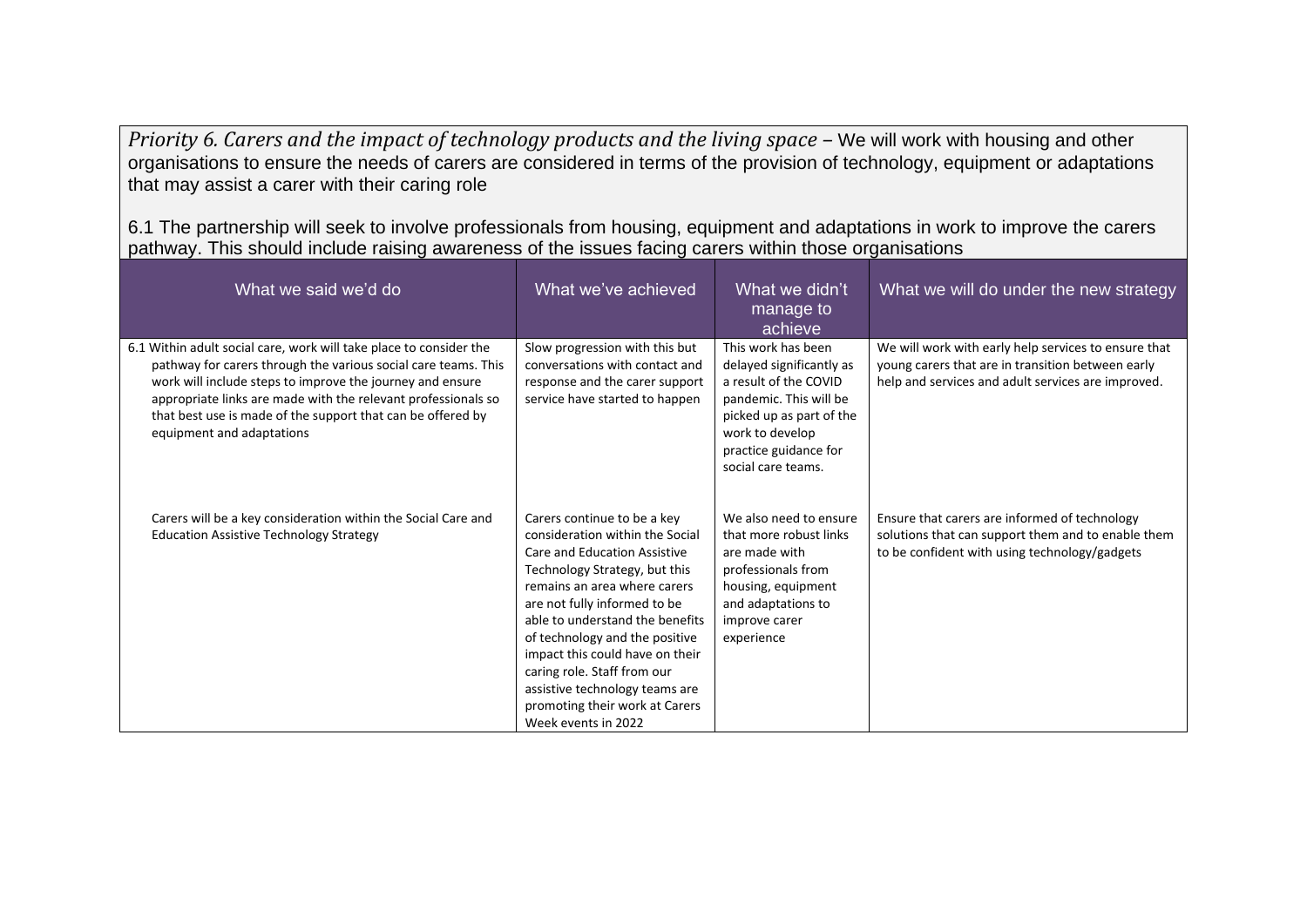*Priority 7. Carers can access the right support at the right time - Services and systems that work for carers* 

7.1 Assessments will take a strength-based approach

7.2 Each partner will look at its carer's pathway to reduce the potential for a disjointed approach

7.3 Opportunities for closer working between agencies will be considered at appropriate points in service reviews

7.4 People will be signposted to sources of support post-caring

7.5 Recognise and address the difficulties for parent carers during transition periods

| What we said we'd do                                                                                                                                                                                                                                                                          | What we've achieved                                                                                                                                                                                                                                                                                                                                                                     | What we didn't<br>manage to<br>achieve                                                                                                                                                                                                                                                            | What we will do under the new strategy                                                                                                         |
|-----------------------------------------------------------------------------------------------------------------------------------------------------------------------------------------------------------------------------------------------------------------------------------------------|-----------------------------------------------------------------------------------------------------------------------------------------------------------------------------------------------------------------------------------------------------------------------------------------------------------------------------------------------------------------------------------------|---------------------------------------------------------------------------------------------------------------------------------------------------------------------------------------------------------------------------------------------------------------------------------------------------|------------------------------------------------------------------------------------------------------------------------------------------------|
| 7.1 Staff across social care that work directly with families will<br>work in a collaborative way with them, recognise that they are<br>experts in their own lives and ensure their practice is reflective<br>of the strength-based practice principles in their interactions<br>with carers. | Carers are being identified as<br>part of the department's<br>commitment to strengths-<br>based ways of working and as<br>part of its training for staff on<br>outcome and support<br>sequencing. We have provided<br>awareness raising sessions to<br>voluntary sector organisations<br>that support carers to ensure<br>that carers understand what<br>strengths-based principles are | This will all need to be<br>cemented in the<br>practice guidance that<br>is outstanding and has<br>been referred to<br>previously in this<br>document                                                                                                                                             | Produce carer practice guidance which incorporates<br>the need to support carers to plan for emergencies                                       |
| 7.2 Leicester City Council will work with other Leicester,<br>Leicestershire & Rutland partners, particularly the Leicester<br>City Clinical Commissioning Group to ensure that the<br>pathways for carers within organisations are aligned as far as<br>is possible.                         | The city council has been<br>integral in ensuring that the<br>work of the Leicester,<br>Leicestershire and Rutland<br>Carers Delivery group is<br>recognised in the transition<br>towards becoming an<br>integrated care system. Carers'<br>work will be featured in the<br>strategic work of the Home-<br>first Collaborative to ensure<br>that carers are a key<br>consideration      | Whilst these changes<br>have been occurring<br>strategically this now<br>needs to apply<br>operationally. Carers<br>will need to cut across<br>all aspects of<br>transformation and<br>integration which will<br>require a firm<br>commitment from all<br>health and social care<br>organisations | The Carers Delivery Group will seek to influence the<br>information provided to carers around the differing<br>care pathways across the system |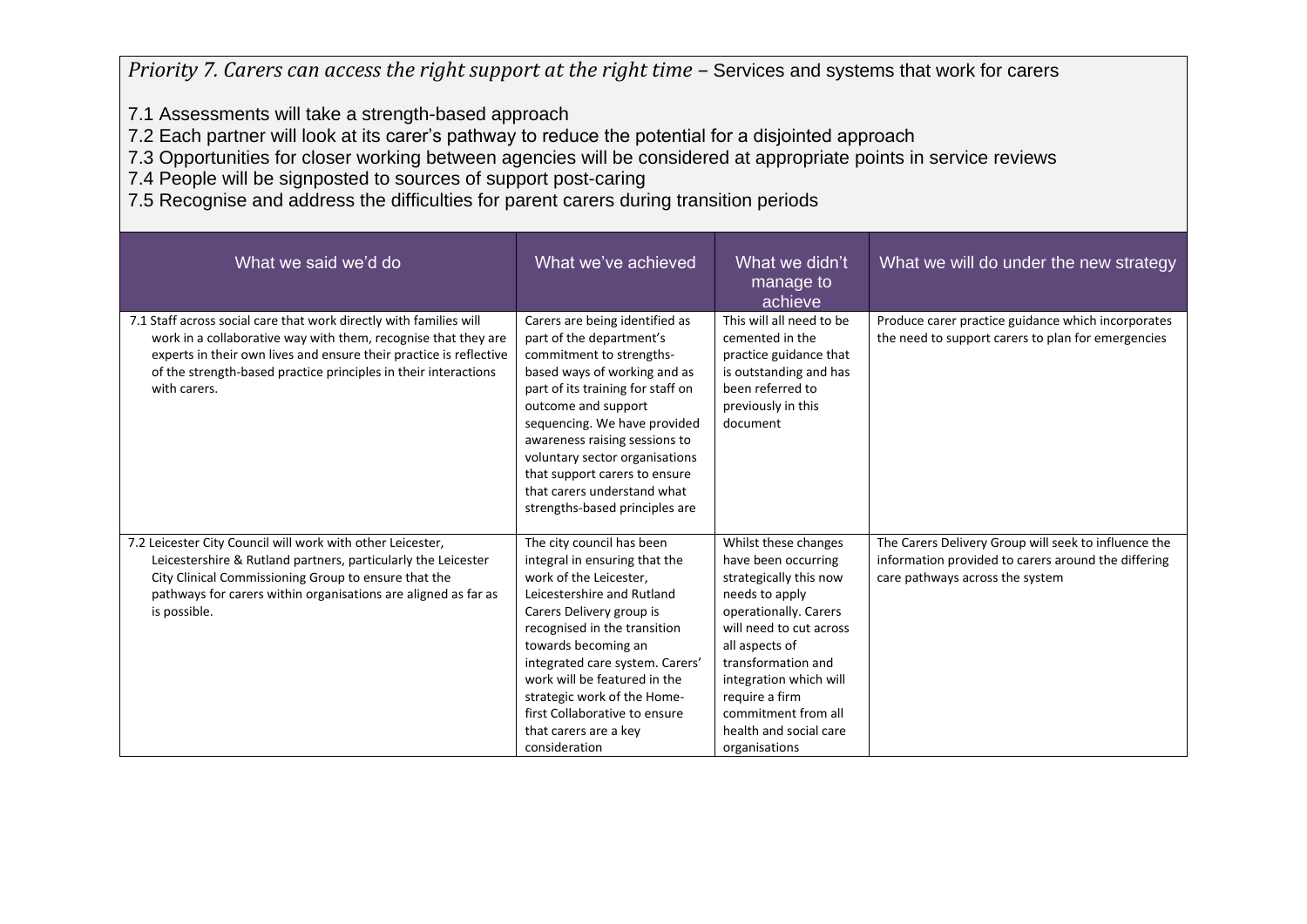| 7.3 When undertaking reviews of services, Leicester City Council<br>will inform partners so that opportunities for closer working<br>can be explored, including aligned ways of working or joint<br>commissioning opportunities. | Improved links with partner<br>organisations such as University<br>Hospitals of Leicester and<br>Leicestershire Partnership<br>Trust. The city council is<br>working with these<br>organisations to consider and<br>improve the information offer<br>provided to carers when being<br>admitted or discharged from<br>hospital in direct response to<br>feedback received from carers<br>in the city during the pandemic | Streamlining carer<br>passport information<br>within hospital settings                                                                                                                                                                                                                   | Targeted work to raise the profile of the carer<br>passport within hospital and GP services                                                        |
|----------------------------------------------------------------------------------------------------------------------------------------------------------------------------------------------------------------------------------|-------------------------------------------------------------------------------------------------------------------------------------------------------------------------------------------------------------------------------------------------------------------------------------------------------------------------------------------------------------------------------------------------------------------------|------------------------------------------------------------------------------------------------------------------------------------------------------------------------------------------------------------------------------------------------------------------------------------------|----------------------------------------------------------------------------------------------------------------------------------------------------|
| 7.4 Professional support will be offered to carers who no longer<br>have a caring role for whatever reason.                                                                                                                      | The commissioned carer<br>support service now supports<br>carers who are no longer caring<br>for whatever reason                                                                                                                                                                                                                                                                                                        |                                                                                                                                                                                                                                                                                          | Work alongside LOROS and the Carers Matters<br>Stakeholder group to understand what matters to<br>carers supporting a loved one at the end of life |
| 7.5 Leicester City Council education department will work with city<br>schools and colleges to raise awareness of and to help support<br>parent carers during transition periods                                                 | There is now a strategic lead<br>for young carers within social<br>care and education and a<br>young carer co-ordinator is due<br>to start in post over the next<br>few months                                                                                                                                                                                                                                          | Lack of staff capacity<br>has meant that there<br>has not been as much<br>progress in this area as<br>we would have hoped.<br>Now that the young<br>carer co-ordinator is<br>due to start in post, this<br>will be a key<br>component of their<br>work to improve young<br>carer support | Further development of a young carer passport                                                                                                      |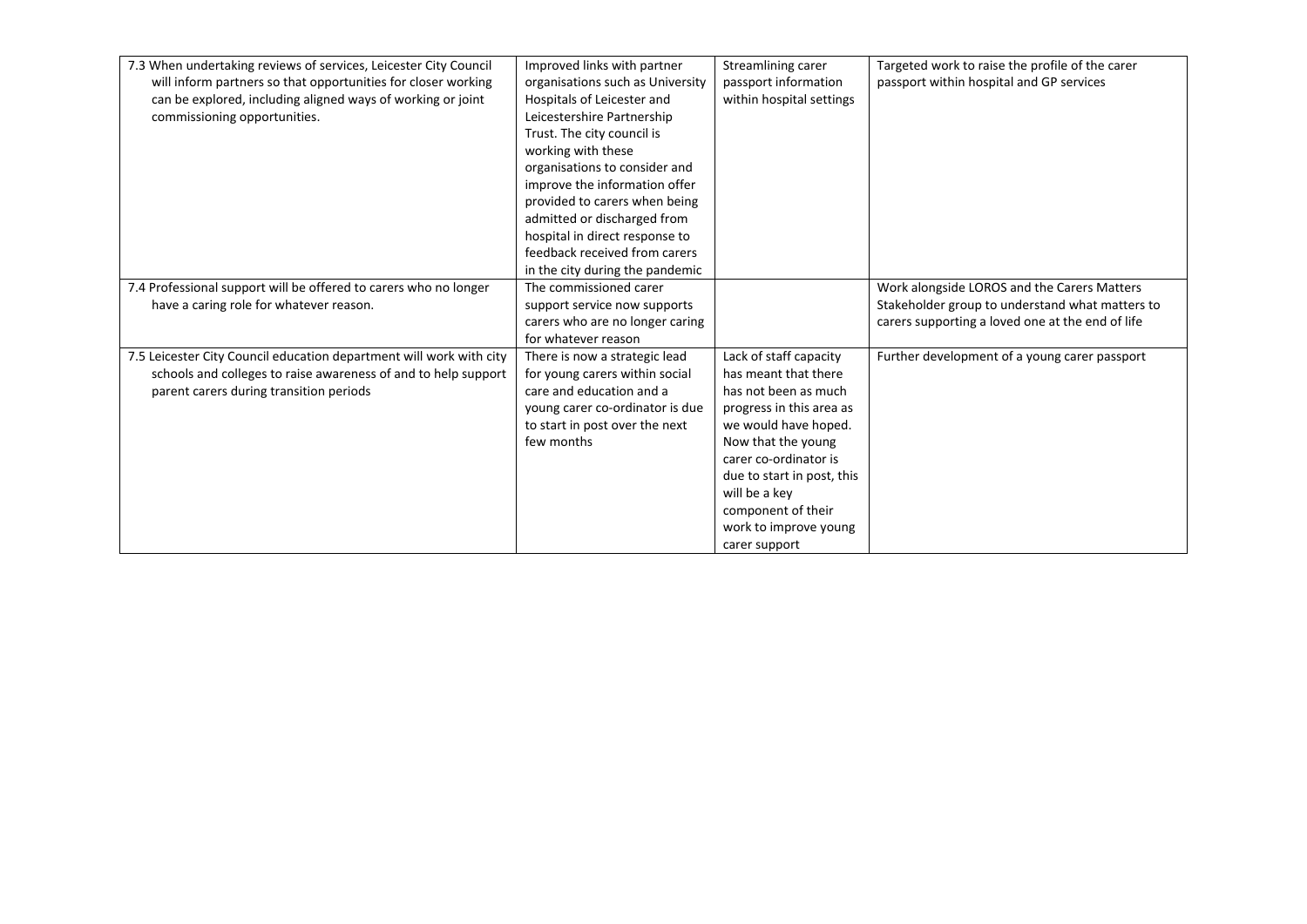| Priority 8. Supporting Young Carers – Ensuring that the needs of young carers and young adult carers are considered and<br>that families/carers with a child with special needs are supported through the transitions process, as this can be a difficult time.                                                                                                                                                                                                                                                                                                                                                                                                                                                                                                                                                                                                                                                                                                                                                           |                                                                                                                   |                                                                                                                                                                                                                                                           |                                                                                                                                                                                                                                                                                                                                                                                                                                                                                   |  |  |  |
|---------------------------------------------------------------------------------------------------------------------------------------------------------------------------------------------------------------------------------------------------------------------------------------------------------------------------------------------------------------------------------------------------------------------------------------------------------------------------------------------------------------------------------------------------------------------------------------------------------------------------------------------------------------------------------------------------------------------------------------------------------------------------------------------------------------------------------------------------------------------------------------------------------------------------------------------------------------------------------------------------------------------------|-------------------------------------------------------------------------------------------------------------------|-----------------------------------------------------------------------------------------------------------------------------------------------------------------------------------------------------------------------------------------------------------|-----------------------------------------------------------------------------------------------------------------------------------------------------------------------------------------------------------------------------------------------------------------------------------------------------------------------------------------------------------------------------------------------------------------------------------------------------------------------------------|--|--|--|
| 8.1 Adult and children's health and social care teams will work to identify and be aware of young carers and will ensure that<br>planning and assessment processes consider how the adult's care needs impact on them<br>8.2 Health and social care processes will take a whole family approach which may include referrals being made to early help or<br>specialist commissioned services for a statutory assessment of need, and/or providing signposting information<br>8.3 Recognise and address the difficulties around accessing education, employment and training for young carers during<br>transition periods<br>8.4 Educational establishments will acknowledge they may be the first point of contact for young carers and their parents, and<br>can respond appropriately<br>8.5 Using a whole family approach, develop and promote transition assessments for young adult carers approaching 18, that<br>identify and support the young carers that wish to engage with education, employment and training |                                                                                                                   |                                                                                                                                                                                                                                                           |                                                                                                                                                                                                                                                                                                                                                                                                                                                                                   |  |  |  |
| What we said we'd do                                                                                                                                                                                                                                                                                                                                                                                                                                                                                                                                                                                                                                                                                                                                                                                                                                                                                                                                                                                                      | What we've achieved<br>What we will do under the new strategy<br>What we didn't<br>manage to<br>achieve           |                                                                                                                                                                                                                                                           |                                                                                                                                                                                                                                                                                                                                                                                                                                                                                   |  |  |  |
| 8.1 To make robust links between children's social care and early<br>help teams to ensure adult social care teams can identify<br>families and respond appropriately where children and young<br>people have caring roles for an adult family member                                                                                                                                                                                                                                                                                                                                                                                                                                                                                                                                                                                                                                                                                                                                                                      | We have made robust links and<br>now have a strategic link within<br>children's services for young<br>carers work | We need to have a<br>process in place for<br>ensuring that children<br>and adult social care<br>have access to shared<br>information where<br>children and young<br>people have been<br>identified to ensure<br>they are receiving<br>appropriate support | Ensure the process for working with families where<br>there are identified young carers is reflected in the<br>carer practice guidance so that young carers and<br>their families are receiving the right support<br>Develop young carer support that acknowledges<br>young carers miss out on childhood and other key<br>activities as well as providing appropriate mental<br>health support where required<br>Develop support for young carers that are under the<br>age of 11 |  |  |  |